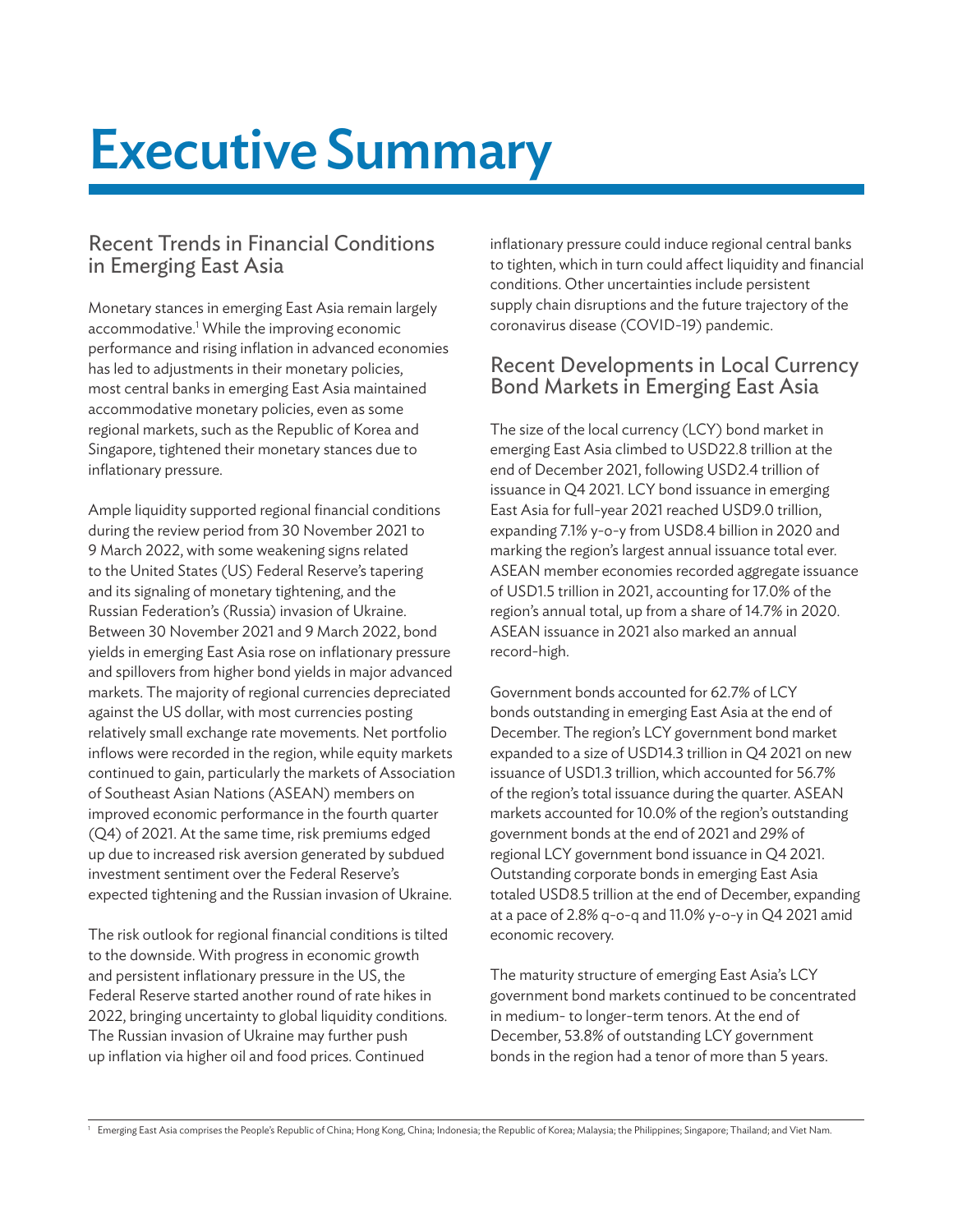In terms of investor profile, financial institutions such as banks, pension funds, insurance companies, and mutual funds played an increasingly important role in regional LCY government bond markets in 2021, especially in Indonesia.

ASEAN+3's sustainable bond market saw rapid expansion in 2021.<sup>2</sup> In full-year 2021, ASEAN+3's total issuance of sustainable bonds rose to USD239.5 billion, more than doubling 2020's issuance of USD96.1 billion. Sustainable bonds outstanding reached USD430.7 billion at the end of December, with total issuance in Q4 2021 of USD58.0 billion.

## Special Topics on Local Currency Bond Markets in Emerging East Asia

The *Asia Bond Monitor March 2022* issue features four special boxes and the results of the 2021 *AsianBondsOnline* Annual Bond Market Liquidity Survey.

#### Bond Market Special Boxes

*Foreign Participation in Asian Local Currency Bond Markets and Financial Stability Risks* The development of LCY bond markets in emerging Asian economies has helped mitigate the negative impacts of currency and maturity mismatches. However, the expanding presence of foreign investors in these markets can amplify the risk of capital flow reversals during periods of heightened financial tension. A recent paper by Beirne, Renzhi, and Volz (2021) found that less-developed LCY bond markets are more susceptible to capital flow volatility due to foreign investor participation than more developed LCY bond markets. While foreign participation in LCY bond markets provides important risk-sharing and diversification benefits, authorities should be cautious of the potential financial stability risks to domestic markets.

#### *Determinants of Sovereign Local Currency Bond Issuance in Emerging Markets*

A recent study by Zheng et al. (2021) analyzed the determinants of sovereign LCY bond issuance in emerging markets and reported the following key findings. First, emerging market sovereign borrowers were more likely to issue LCY bonds amid a period of domestic currency

appreciation before, but not after, the global financial crisis (GFC). Second, inflation-targeting governments tended to issue LCY debt before, but not after, the GFC, reflecting fading global concerns about inflation in the post-GFC period. Third, emerging market sovereign issuers that offered higher yields after the GFC were more likely to issue LCY bonds. The results suggest that returnseeking in the aftermath of the GFC allowed sovereign borrowers, including those with less robust fundamentals, to issue LCY bonds, facilitated by low interest rates globally and offshore LCY bond issuances.

#### *Pricing of Frequent Green Bond Issuances*

This box compares the yield difference between frequent and infrequent issuers of green bonds. While there are advantages for issuers of and investors in green bonds, information asymmetry remains a key challenge in the green bond market. Funding costs can be reduced by addressing information asymmetry, via a clear taxonomy, information-enhancing mechanisms, and a novel aspect in the market—frequent issuance. The Oaxaca–Blinder decomposition shows an unexplained yield difference of 68 basis points between frequent and infrequent green bond issuers. Thus, frequent green bond issuers can enjoy a cost advantage due to greater information transparency and a stronger environmental commitment.

#### *Progress toward Greater Efficiency and Integrity in Sustainable Financial Markets: Summary of the Asian Development Bank–State Street Global Advisors Webinar Series*

This box summarizes key points from discussions among a broad range of sustainable financial market stakeholders—including investors, regulators, and corporates—at a webinar series jointly hosted by the Asian Development Bank and State Street Global Advisors in November 2021. It was recognized that green investing represents a unique opportunity as demand for green investments rise. Investment managers are increasingly following environmental, social, and governance (ESG) principles, while corporates reported that enhanced disclosure improves ESG awareness and positively impacts investor preferences. Challenges remain in the sustainable market that can be addressed via standardized data and reporting, improved disclosure, and the development of ESG databases.

 $^{\rm 2}$  For the discussion on sustainable bonds, ASEAN+3 includes ASEAN members Indonesia, Malaysia, the Philippines, Singapore, Thailand, and Viet Nam plus the People's Republic of China; Hong Kong, China; Japan; and the Republic of Korea.